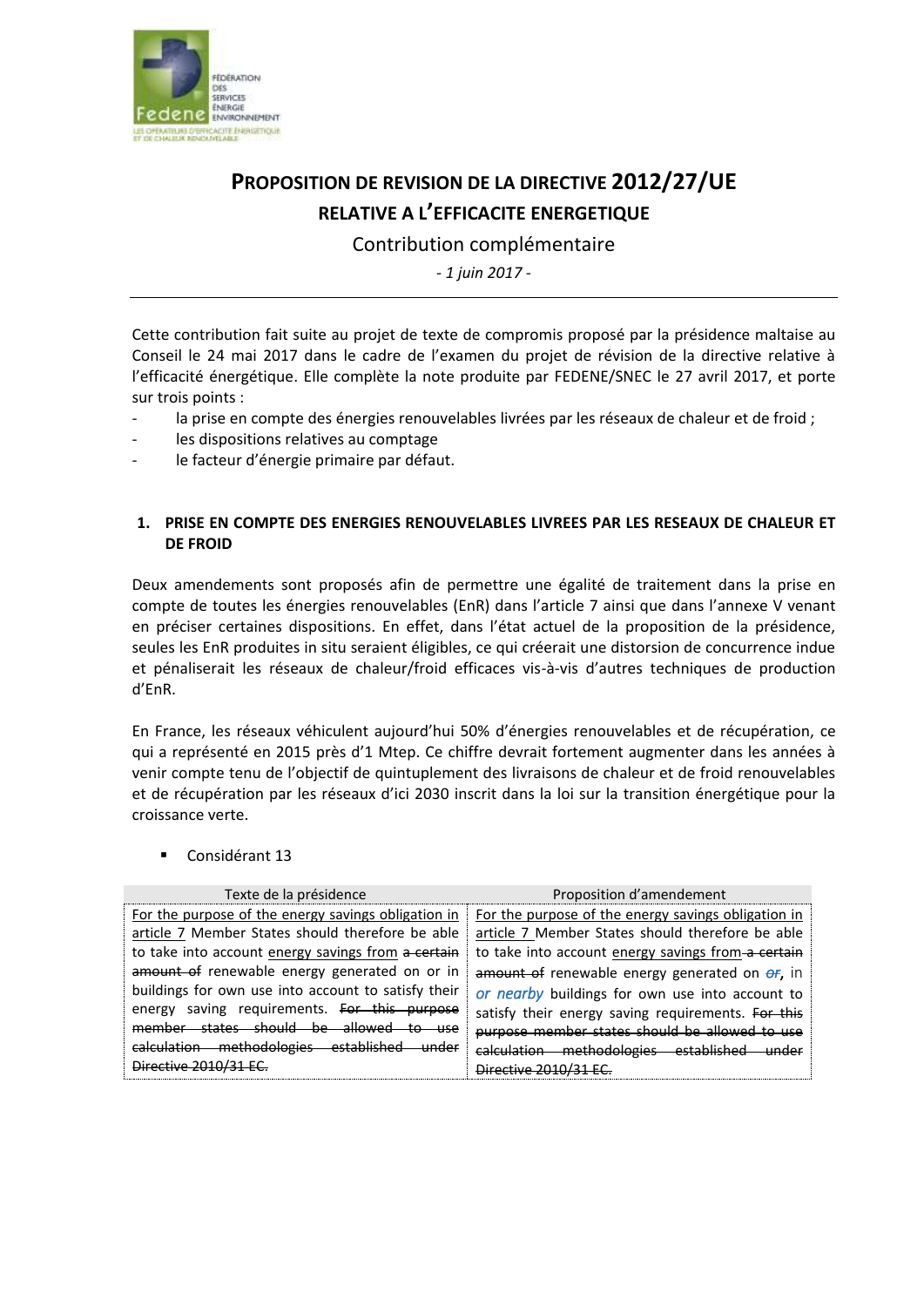ANNEX V – "Common methods and principles for calculating the impact of energy efficiency obligation schemes or other policy measures under Articles 7(1) and (2), Articles 7a and 7b and Article 20(6)"

| Texte de la présidence                                                                                                                                                                                                                                                                                                                                          | Proposition d'amendement          |
|-----------------------------------------------------------------------------------------------------------------------------------------------------------------------------------------------------------------------------------------------------------------------------------------------------------------------------------------------------------------|-----------------------------------|
| (dd) Also additional energy savings resulting from   (dd) Also additional energy savings resulting from<br>policy measures promoting the installations of policy measures promoting the installations of<br>small-scale renewable energy technologies on or in $\frac{1}{2}$ small-scale renewable energy technologies on $e_{7}$ in<br>buildings are eligible. | or nearby buildings are eligible. |

## **2. DISPOSITIONS RELATIVES AU COMPTAGE**

Article 10 a & Article 11 a.

Dans ces deux articles, il n'y a pas lieu de modifier la rédaction de la directive actuelle, qui fait référence aux « clients finals ». Le terme « usagers » apporte de la confusion, notamment pour les réseaux de chaleur où les opérateurs n'ont pas connaissance de l'usager final, mais seulement des clients finals (bailleur social, syndicat de copropriété, etc.).

| Texte de la présidence à l'article 10 a               | Proposition d'amendement                                           |
|-------------------------------------------------------|--------------------------------------------------------------------|
| 1. Member States shall ensure that, where meters      | 1. Member States shall ensure that, where meters                   |
| or heat cost allocators are installed, billing and    | or heat cost allocators are installed, billing and                 |
| consumption information is accurate and based on      | consumption information is accurate and based on                   |
| actual consumption or heat cost allocator             | actual consumption or heat cost<br>allocator                       |
| readings, in accordance with points 1 and 2 of        | readings, in accordance with points 1 and 2 of                     |
| Annex VIIa for all final users, that is to say, for   | Annex VIIa for all <i>final users customers</i> , that is to       |
| natural or legal persons purchasing heating,          | say, for natural or legal persons purchasing                       |
| cooling or hot water for their own end use, or        | heating, cooling or hot water for their own end                    |
| natural or legal persons occupying an individual      | use, or natural or legal persons occupying an                      |
| building or a unit in a multi-apartment or multi-     | individual building or a unit in a multi-apartment                 |
| purpose building supplied with heating, cooling or    | or multi-purpose building supplied with heating,                   |
| hot water from a central source who has no direct     | cooling or hot water from a central source who                     |
| or individual contract with the energy supplier       | has no direct or individual contract with the                      |
|                                                       | energy supplier .                                                  |
| This obligation may, where a Member State so          | This obligation may, where a Member State so                       |
| provides, and except in the case of sub-metered       | provides, and except in the case of sub-metered                    |
| consumption based on heat cost allocators under       | consumption based on heat cost allocators under                    |
| Article 9b, be fulfilled by a system of regular self- | Article 9b, be fulfilled by a system of regular self-              |
| reading by the final customer or final user whereby   | reading by the <i>final</i> -customer or <i>final user</i> whereby |
| they communicate readings from their meter  .         | they communicate readings from their meter.                        |
| Only in cases where the final customer or final user  | Only in cases where the <i>final</i> -customer or final user       |
| has not provided a meter reading for a given billing  | has not provided a meter reading for a given billing               |
| interval shall billing be based on estimated          | interval shall billing be based on estimated                       |
| consumption or a flat rate.                           | consumption or a flat rate.                                        |
| Member States shall decide who should<br>be           | Member States shall decide who should                              |
| responsible for providing the information referred    | responsible for providing the information referred                 |
| to in paragraph 1 to those final users that have no   | to in paragraph 1 to those final users customers                   |
| direct or individual contract with an energy          | that have no direct or individual contract with an                 |
| supplier                                              | energy supplier.                                                   |
|                                                       |                                                                    |
|                                                       |                                                                    |
|                                                       |                                                                    |
|                                                       |                                                                    |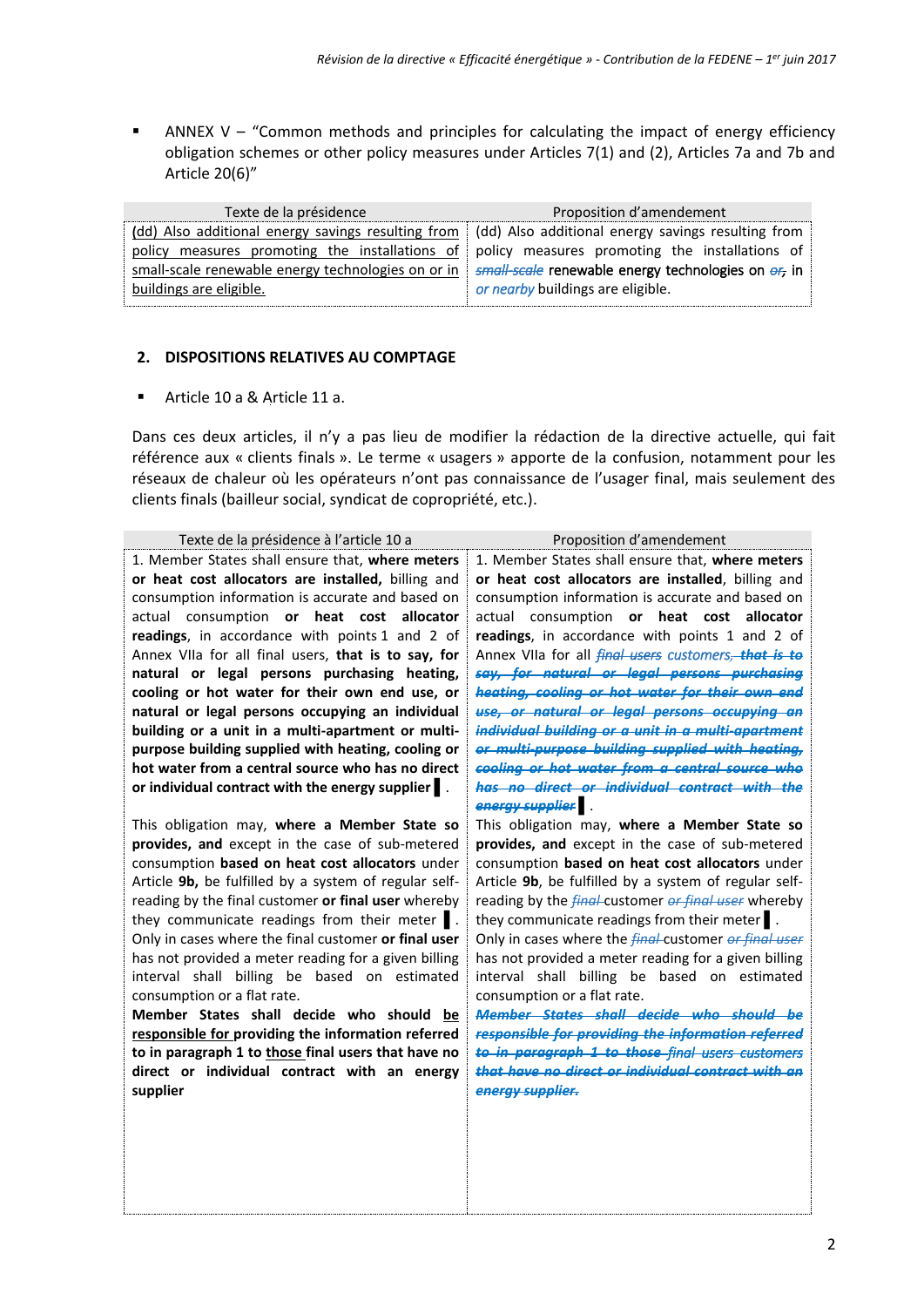| 2. Member States:                                      | 2. Member States:                                         |
|--------------------------------------------------------|-----------------------------------------------------------|
| shall require that, if information on the energy<br>a) | a) shall require that, if information on the energy       |
| billing and historical consumption or heat cost        | billing and historical consumption or heat cost           |
| allocator readings of final users is available, it     | allocator readings of <i>final user customers</i> is      |
| be made available upon request by the final            | available, it be made available upon request by           |
| user, to an energy service provider designated         | the <i>final user customer</i> , to an energy service     |
| by the final user;                                     | provider designated by the <i>final user customer</i> ;   |
| b) shall ensure that final customers are offered the   | b) shall ensure that <i>final users customers</i> are     |
| option of electronic billing information and bills     | offered the option of electronic<br>billing               |
| and that they receive, on request, a clear and         | information and bills and that they receive, on           |
| understandable explanation of how their bill           | request, a clear and understandable explanation           |
| was drawn up, especially where bills are not           | of how their bill was drawn up, especially where          |
| based on actual consumption;                           | bills are not based on actual consumption;                |
| c) shall ensure that appropriate information is        | c) shall ensure that appropriate information is           |
| provided with the bill based on actual                 | provided with the bill based on actual                    |
| consumption or heat cost allocator readings to         | consumption or heat cost allocator readings to            |
| all final users in accordance with point 3 of          | all <i>final users customers</i> in accordance with point |
| Annex VIIa:                                            | 3 of Annex VIIa;                                          |
| d) may provide that, at the request of the final       | d) may provide that, at the request of the <i>final</i>   |
| customer, the provision of billing information         | customer, the provision of billing information            |
| shall not be considered to constitute a request        | shall not be considered to constitute a request           |
| for payment. In such cases, Member States shall        | for payment. In such cases, Member States shall           |
| flexible arrangements<br>for<br>ensure<br>actual       | ensure flexible arrangements for actual payment           |
| payment are offered.'                                  | are offered.'                                             |
|                                                        |                                                           |

| Texte de la présidence à l'article 11 a             | Proposition d'amendement                        |
|-----------------------------------------------------|-------------------------------------------------|
| 1. Member States shall ensure that final users      | 1. Member States shall ensure that final users  |
| receive all their bills and billing information for | customers receive all their bills and billing   |
| energy consumption free of charge and that          | information for energy consumption free of      |
| final users also have access to their               | charge and that final users customers also have |
| consumption data in an appropriate way and          | access to their consumption data in an          |
| free of charge.                                     | appropriate way and free of charge.             |

.

 ARTICLE VIIa - "Minimum requirements for billing and consumption information based on actual consumption of heating, cooling and hot water"

Les changements proposés dans l'amendement ci-après ont pour objectif de faciliter la mise en œuvre des dispositions de l'annexe VIIa.

Il est par ailleurs proposé un délai supplémentaire de trois ans pour la mise en place d'une facturation mensuelle ou la mise à disposition d'informations sur les consommations mensuelles pour les abonnés aux réseaux dont la consommation de chaleur est très faible. Cela concerne spécifiquement les abonnés individuels. En effet, cette nouvelle obligation va nécessiter des nouveaux développements informatiques et des traitements de données supplémentaires, qui nécessitent du temps pour adapter les systèmes d'information et de facturation existants. Par ailleurs, des frais de développement vont s'ajouter aux frais d'installation et d'exploitation des systèmes de télérelève, ce qui conduira à alourdir significativement le prix unitaire de la chaleur, et donc la facture pour ces abonnés, car l'impact en termes de réduction des consommations, notamment par le changement de comportement des usagers, sera limité.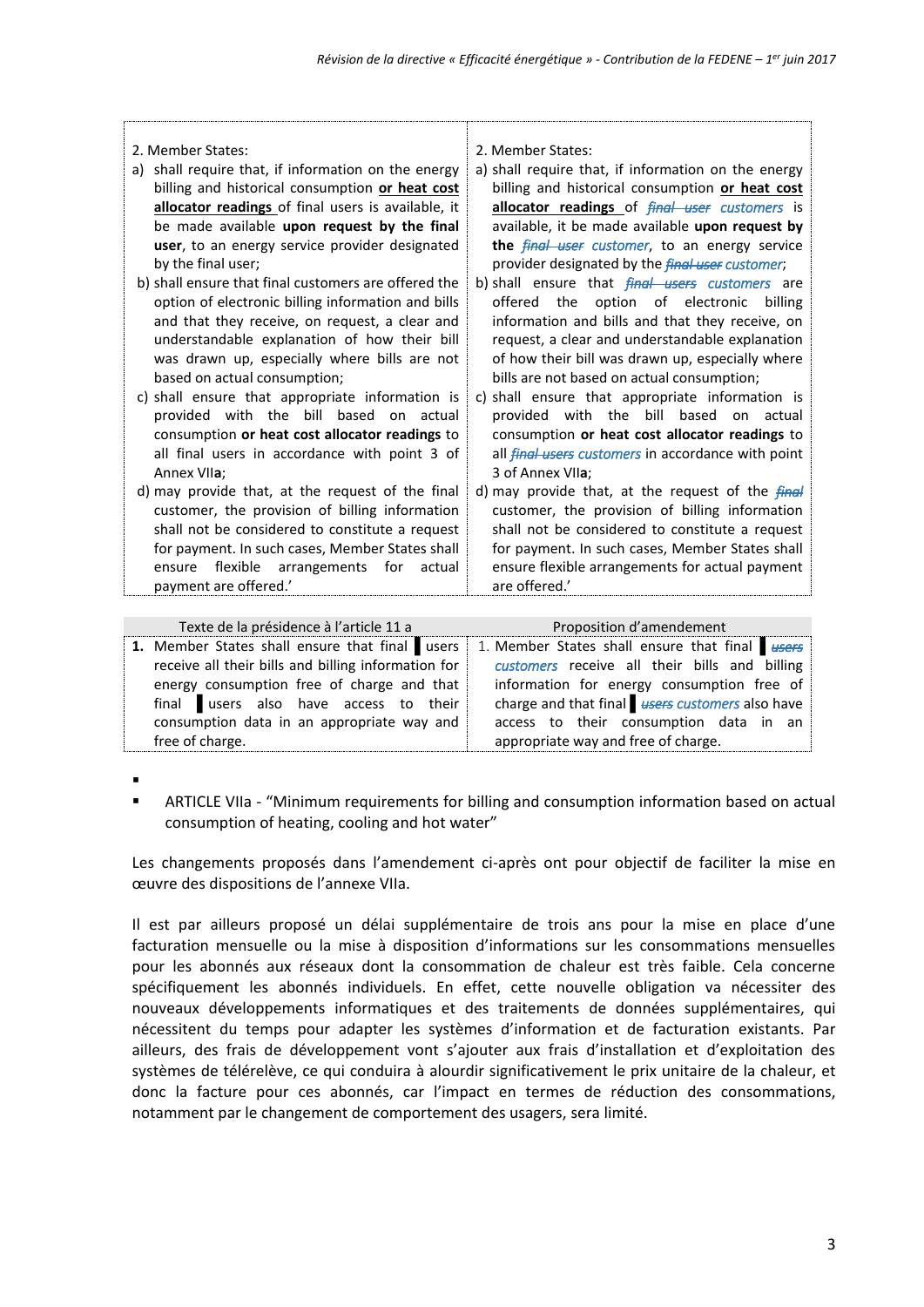| Texte de la présidence                                                                                                                                                                                                                                                                                                                                                                                                                                                                                                                   | Proposition d'amendement                                                                                                                                                                                                                                                                                                                                                                                                                                                                                                                                                          |
|------------------------------------------------------------------------------------------------------------------------------------------------------------------------------------------------------------------------------------------------------------------------------------------------------------------------------------------------------------------------------------------------------------------------------------------------------------------------------------------------------------------------------------------|-----------------------------------------------------------------------------------------------------------------------------------------------------------------------------------------------------------------------------------------------------------------------------------------------------------------------------------------------------------------------------------------------------------------------------------------------------------------------------------------------------------------------------------------------------------------------------------|
| 1. Billing based on actual consumption or heat cost                                                                                                                                                                                                                                                                                                                                                                                                                                                                                      | 1. Billing based on actual consumption or heat cost                                                                                                                                                                                                                                                                                                                                                                                                                                                                                                                               |
| allocator readings                                                                                                                                                                                                                                                                                                                                                                                                                                                                                                                       | allocator readings                                                                                                                                                                                                                                                                                                                                                                                                                                                                                                                                                                |
| In order to enable final users to regulate their own                                                                                                                                                                                                                                                                                                                                                                                                                                                                                     | In order to enable <i>final customers</i> to regulate their                                                                                                                                                                                                                                                                                                                                                                                                                                                                                                                       |
| energy consumption, billing shall take place on the                                                                                                                                                                                                                                                                                                                                                                                                                                                                                      | own energy consumption, billing shall take place on                                                                                                                                                                                                                                                                                                                                                                                                                                                                                                                               |
| basis of actual consumption or heat cost allocator                                                                                                                                                                                                                                                                                                                                                                                                                                                                                       | the basis of actual consumption or heat cost                                                                                                                                                                                                                                                                                                                                                                                                                                                                                                                                      |
| readings at least once per year.                                                                                                                                                                                                                                                                                                                                                                                                                                                                                                         | allocator readings at least once per year.                                                                                                                                                                                                                                                                                                                                                                                                                                                                                                                                        |
| 2. Minimum frequency of billing or consumption<br>information<br>As of [XXX date of <b>transposition</b> ] where remotely<br>readable meters or cost allocators have been<br>installed, billing or consumption information based<br>on actual consumption or heat cost allocator                                                                                                                                                                                                                                                         | 2. Minimum frequency of billing or consumption<br>information<br>As of [XXX date of <b>transposition</b> ] where remotely<br>readable meters or heat cost allocators have been<br>installed, billing or consumption information based<br>on actual consumption or heat cost allocator                                                                                                                                                                                                                                                                                             |
| readings shall be made available at least quarterly<br>upon request or where final customers have opted<br>to receive electronic billing, or else twice yearly.                                                                                                                                                                                                                                                                                                                                                                          | readings shall be made available at least quarterly<br>upon request or where final customers have opted<br>to receive electronic billing, or else twice yearly.                                                                                                                                                                                                                                                                                                                                                                                                                   |
| As of 1 January 2022, where remotely readable<br>meters or heat cost allocators have been installed,<br>billing or consumption information based on actual<br>consumption or heat cost allocator readings shall be<br>made available at least monthly. Heating and<br>cooling may be exempted from this outside the<br>heating/cooling seasons.                                                                                                                                                                                          | As of 1 January 2022 and 1 January 2025 for<br>household customers, where remotely readable<br>meters or heat cost allocators have been installed,<br>billing or consumption information based on actual<br>consumption or heat cost allocator readings shall<br>be made available at least monthly. Heating and<br>cooling may be exempted from this outside the<br>heating/cooling seasons.                                                                                                                                                                                     |
| 3. Minimum information contained in the bill based<br>on actual consumption or heat cost allocator<br>readings<br>Member States shall ensure that the following<br>information is made available to final users in clear<br>and understandable terms in or with their bills:<br>current actual prices and actual consumption<br>а.<br>or total heat cost and heat cost and heat cost<br>allocator readings;<br>information on the fuel mix used, including for<br>b.<br>final users supplied by district heating or<br>district cooling; | 3. Minimum information contained in the bill based<br>on actual consumption or heat cost allocator<br>readings<br>Member States shall ensure that the following<br>information is made available to final users in clear<br>and understandable terms in or with their bills:<br>current actual prices and actual consumption<br>a)<br>or total heat cost and heat cost and heat cost<br>allocator readings;<br>b) information on the fuel mix <i>used in the</i><br>previous calendar year, including for final<br>customers supplied by district heating or<br>district cooling; |
| comparisons of the final users current energy<br>c.<br>consumption with consumption for the same<br>period in the previous year, in graphic form,<br>climate corrected for heating and cooling;                                                                                                                                                                                                                                                                                                                                          | c)<br>comparisons of the final users current energy<br>consumption or heat cost allocator readings<br>with consumption for the same period in the<br>previous year, in graphic form, climate<br>corrected for heating and cooling;                                                                                                                                                                                                                                                                                                                                                |